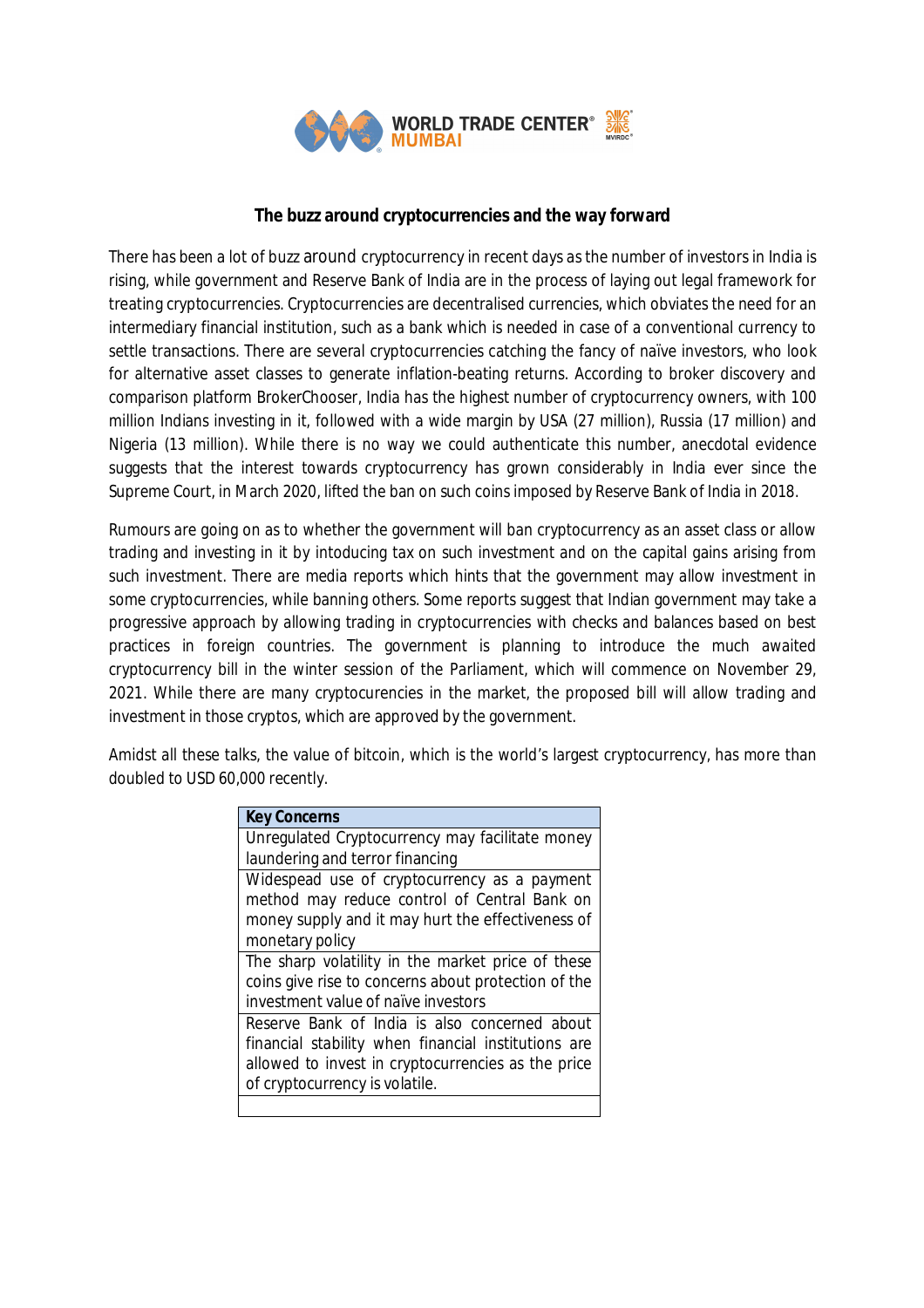

## **What should citizens keep in mind while investing in cryptocurrencies?**

There are no **"Issuers"** in case of a private cryptocurrency, as against a conventional currency such as Rupee, dollar, yen, yuan etc. which are issued by the respective country's Central Bank. As such, the intrinsic value of private cryptocurrency is "Nil".

There are more than 5,000 private cryptocurrencies being traded on various exchanges in India. These exchanges want the government to allow trading and investment in cryptocurrencies as a digital asset with reasonable regulations.

Government of India has not defined the legal status of cryptocurrencies. As of now, there is no clarity on whether cryptocurrency can be a legal tender or whether it can be used as an asset or commodity for the purpose of investment.

India's Prime Minister, while addressing a high level meeting on cryptocurrency on November 13, 2021, raised concern about the unregulated cryptocurency market and its impact on moneylaundering and terror financing

So far, the government has not made its stance clear as to whether it will recognize private cryptocurrencies as a medium of exchange or as a store of value. If private cryptocurrencies are recognized as medium of exchange, it can be used for payment and settlement, including for paying taxes. On the other hand, if it is recognized as a digital asset with a store of value, then individuals can invest in these currencies just as they invest in gold, stocks and other assets.

### **Way ahead**

As mentioned earlier, Government of India will soon introduce a bill to define and allow regulated trading in cryptocurrencies in the country. The Cryptocurrency and Regulation of Official Digital Currency Bill, 2021, which was prepared based on the recommendation of SC Garg Committee, will include definition, taxation and rules governing investment and trading of cryptocurrencies. Meanwhile, Reserve Bank of India is working to introduce its own digital currency after taking into consideration its pros and cons. A High Level Inter-Ministerial Committee of the Ministry of Finance, Government of India (GoI) recommended the introduction of a digital currency by RBI, on the lines of similar move by other countries' central banks. A digital currency introduced by RBI will have a stable value, as it is guaranteed by government, as compared to a private digital currency (such as bitcoin, etherium etc.) whose values are highly volatile due to changing investors' perception and sentiments.

If a central bank issues digital currency, it can promote swift payment and settlement for international trade by obviating the need for intermediaries. For example, if the US Central Bank issues digital dollar, it will enable a more real-time and cost-effective payment system as an Indian importer can make payment to her American seller on a real time basis in digital Dollars, without the need of an intermediary. Such a transaction would obviate make time zone difference irrelavant in cross-border curency settlement.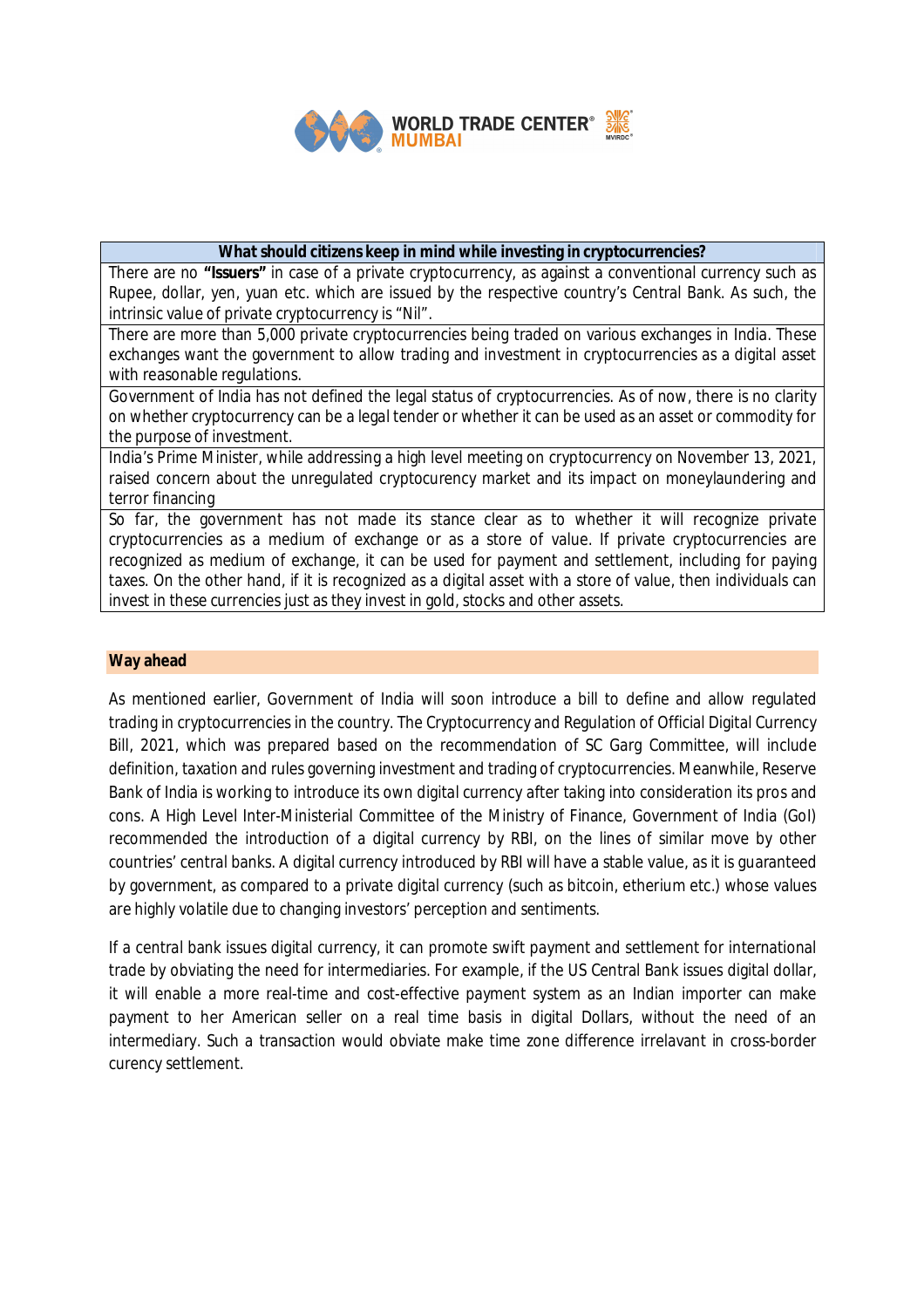

#### **Notifications**

### **PIB**

India records 15% growth in export of agro-processing products

https://pib.gov.in/PressReleasePage.aspx?PRID=1773166

Minister launches Special Credit Linked Capital Subsidy Scheme (SCLCSS) for services sector

https://pib.gov.in/PressReleasePage.aspx?PRID=1773187

India aims USD 10 billion leather exports by 2025

https://pib.gov.in/PressReleasePage.aspx?PRID=1772687

# **DGFT**

De-activation of IECs not updated at DGFT https://content.dgft.gov.in/Website/dgftprod/cbc08c2d-adc8-4209-9f5a-877bad958872/Trade%20Notice%2025%20-%20De-Activation%20of%20IECs.pdf

Extension of Date for Mandatory electronic filing of Non-Preferential Certificate of Origin

https://content.dgft.gov.in/Website/dgftprod/e8d6f85a-9fe0-47bb-a189- 772e706a22b5/Trade%20Notice%2024%20-%20eCoO%20Extension%20till%20Jan2022.pdf

SOP for random checking of metal scrap imports

https://content.dgft.gov.in/Website/dgftprod/b9ad44af-6b13-4b65-8cc8- 2075a6227d2c/PN%2037%20E.pdf

# **CBIC**

Exchange Rate Notification

https://www.cbic.gov.in/resources//htdocs-cbec/customs/cs-act/notifications/notfns-2021/csnt2021/csnt92-2021.pdf;jsessionid=944070AF86C1B063C0EA29E827D25A5E